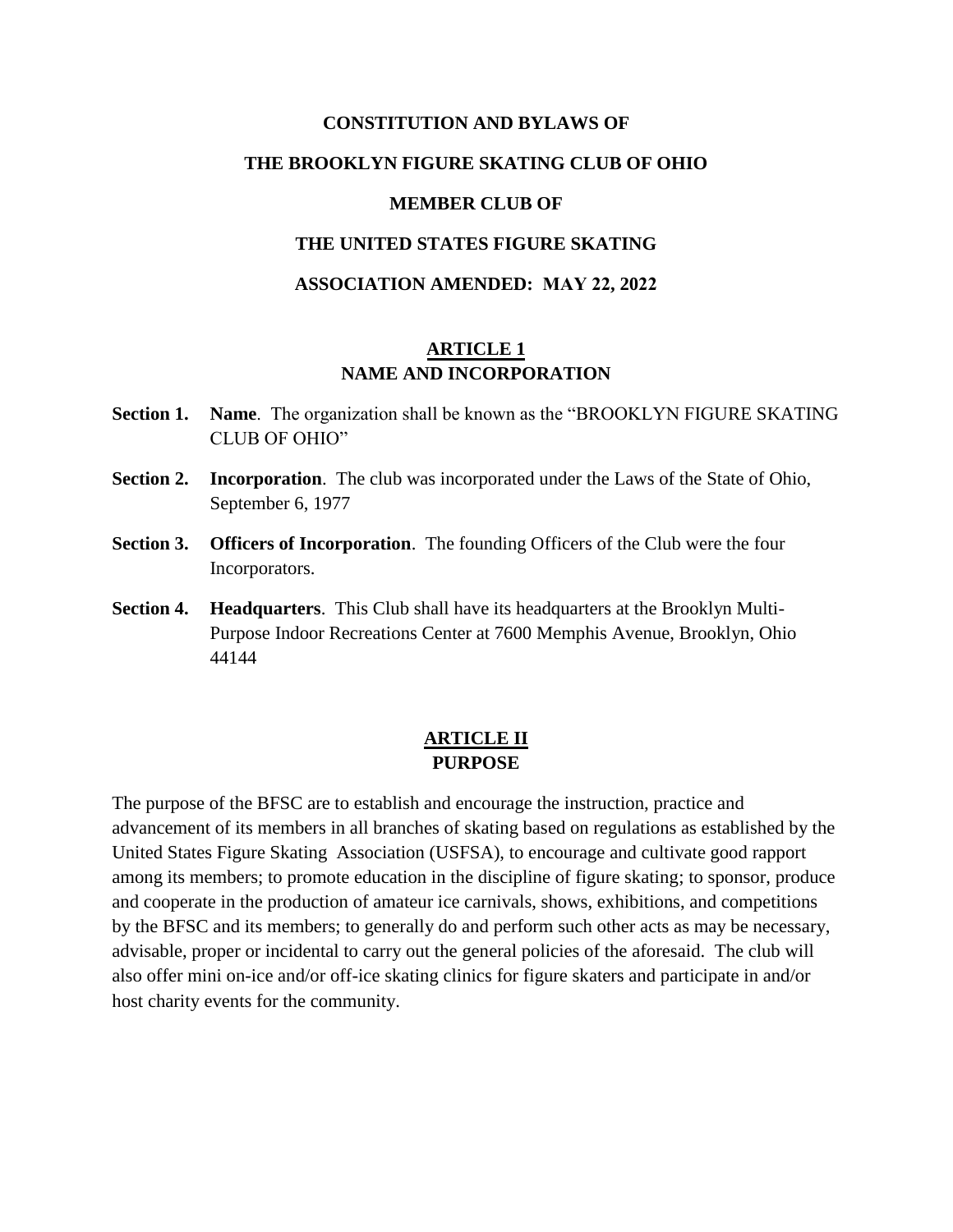# **ARTICLE III OFFICERS**

- **Section 1 Titles**. The Officers shall be a President, a Vice-President, a Secretary, and a Treasurer. One (1) shall be a resident of Brooklyn, Ohio and/or a Brooklyn FSC one club member for two (2) years; three (3) may be non-residents, but must be a Brooklyn FSC home club member for two (2) years. All Officers must be Senior Home Club Members (see Article VI-Section 2) in good standing and must be registered members of the USFSA, amateurs in figure skating, and be at least 21 years of age at the time of election.
- **Section 2. Duties of the President**. It shall be the duty of the President to take charge of the Club; to preside at all meetings of the club and Board of Directors. The President shall have the entire supervision and management of the Club and its property subject to the approval of the Board of Directors. He/she shall have the power to suspend any member for violating the bylaws or regulations of the Club, pending the approval of the Board. He/she shall have power to call special meetings and Club meetings. The President, together with the Secretary, shall sign all agreements and contracts made by the Club upon the approval of the Board of Directors. The President shall vote only in case of a tie at Club meetings. The President may vote in general elections. He/she shall be the Sanction /Chair for the Club as well as a member of all committees.
- **Section 3. Duties of the Vice-President**. It shall be the duty of the Vice President to assist the President in the discharge of his/her duties and in the absence of the president, to assume the duties and officiate in his/her stead. The Vice-President shall become President, should that office become vacant for any reason. He/she shall head the Membership Committee.
- **Section 4. Duties of the Treasurer**. The Treasurer shall have charge of the funds of the Club and shall keep proper records of all receipts and disbursements and shall render a written report of such receipts and disbursements when requested by the President or the Board of Directors. All disbursements shall be by check, signed by the Treasurer, Vice President or by the President up to and including \$150.00 (one hundred fifty dollars), The Board of Directors may approve expenditures over \$150.00 (one hundred fifty dollars), excluding the monthly ice bill. In case of absence or inability to serve, checks will require the signature of the President. The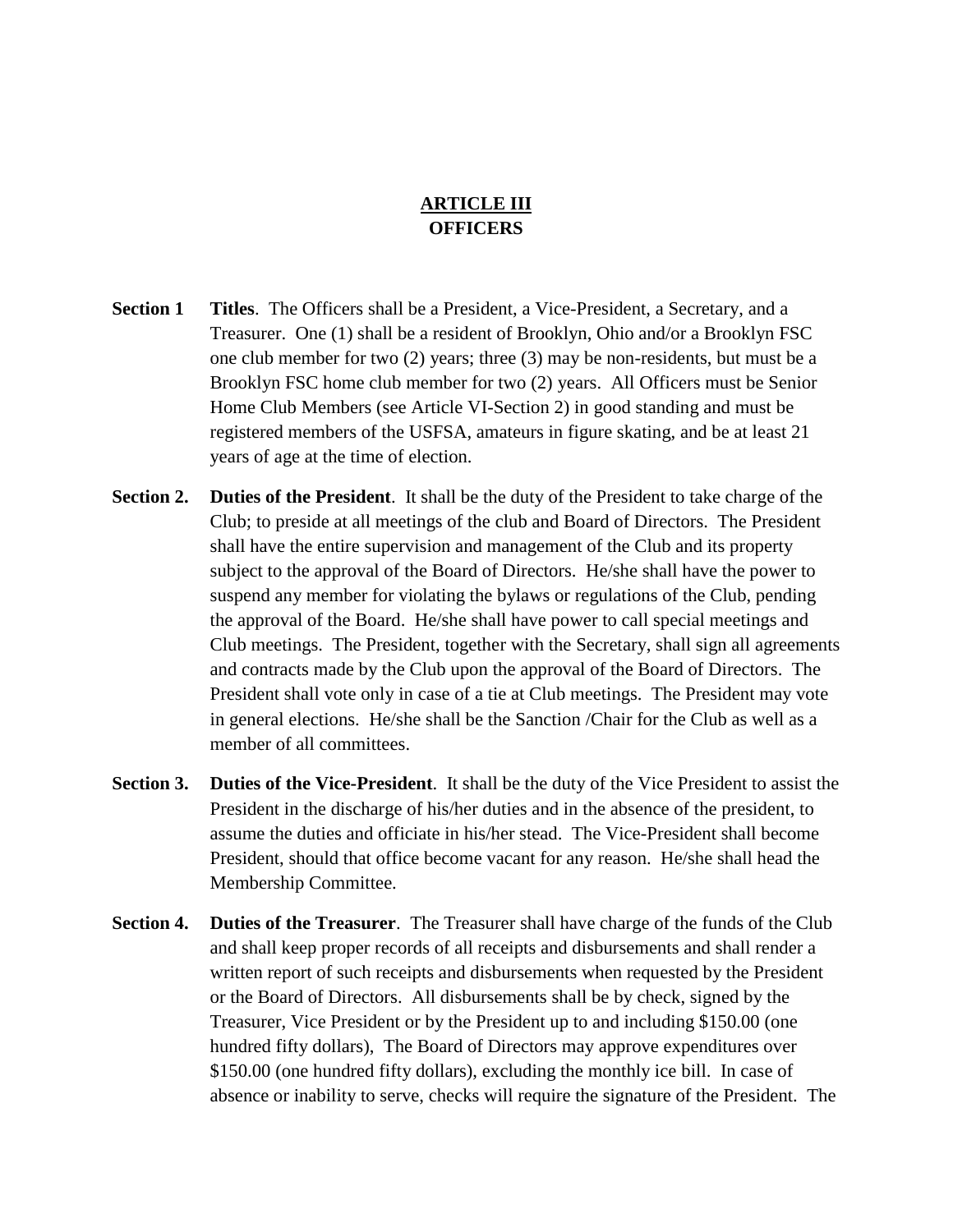Treasurer shall prepare a yearly financial report and budget for presentation at the Annual meeting.

- **Section 5**. **Duties of the Secretary**. It shall be the duty of the Secretary to keep the "minutes of the meeting" of the Club and of the Board of Directors, to supervise and prepare such reports and documents connected with the business of the Club, as requested by the board excluding the Pro and Membership contracts. He/she shall issue notices of all meetings of the Club and Directors. He/she shall furnish copies of all minutes to Officers and member of the Board of Directors and shall secure adequate meeting rooms. He/she shall maintain records of the results of any elections or appointments to office, including pertinent dates, and he/she shall advise the USFSA of the results of elections of Officers, resignations, etc. not later than thirty (30) days after such elections or appointments by the Board of Directors. He/she shall make available a copy of the Club Constitution and bylaws upon request.
- **Section 6**. **Vacancies**. If any of the foregoing offices become vacant by reason of death, resignation, removal or otherwise, the Board of Directors shall elect a successor by majority vote, who shall hold office for the unexpired term, excepting the President.

# **ARTICLE IV BOARD OF DIRECTORS**

- **Section 1. Qualification.** Directors must be voting members of the corporation who have designated the Corporation as the Home club, under the applicable rules of the USFSA and must contract ice or have a home club family member who contracts ice from the BFSC or purchase a minimum of one club coupon.
- **Section 2. Number of Members**. There shall be a Board of Directors composed of nine (9) senior home club members in good standing, and members of the USFSA. Four (4) of these members shall be Officers. The remaining five (5) shall be Board Members at Large.
- **Section 3. Term of Office**. To start the cycle of terms beginning in 2003, the following positions will be up for re-election after serving a one (1) year term: Three (3) Board of Directors as well as the Secretary and Vice-President. The remaining two (2) Board of Directors as well as the Treasurer and President shall be up for reelection after serving a two (2) year term.
- **Section 4. Vacancies**. In the event of a vacancy on the Board of Directors, the vacancy shall be filled by vote of the remaining Directors. It is required that the vacancy be filled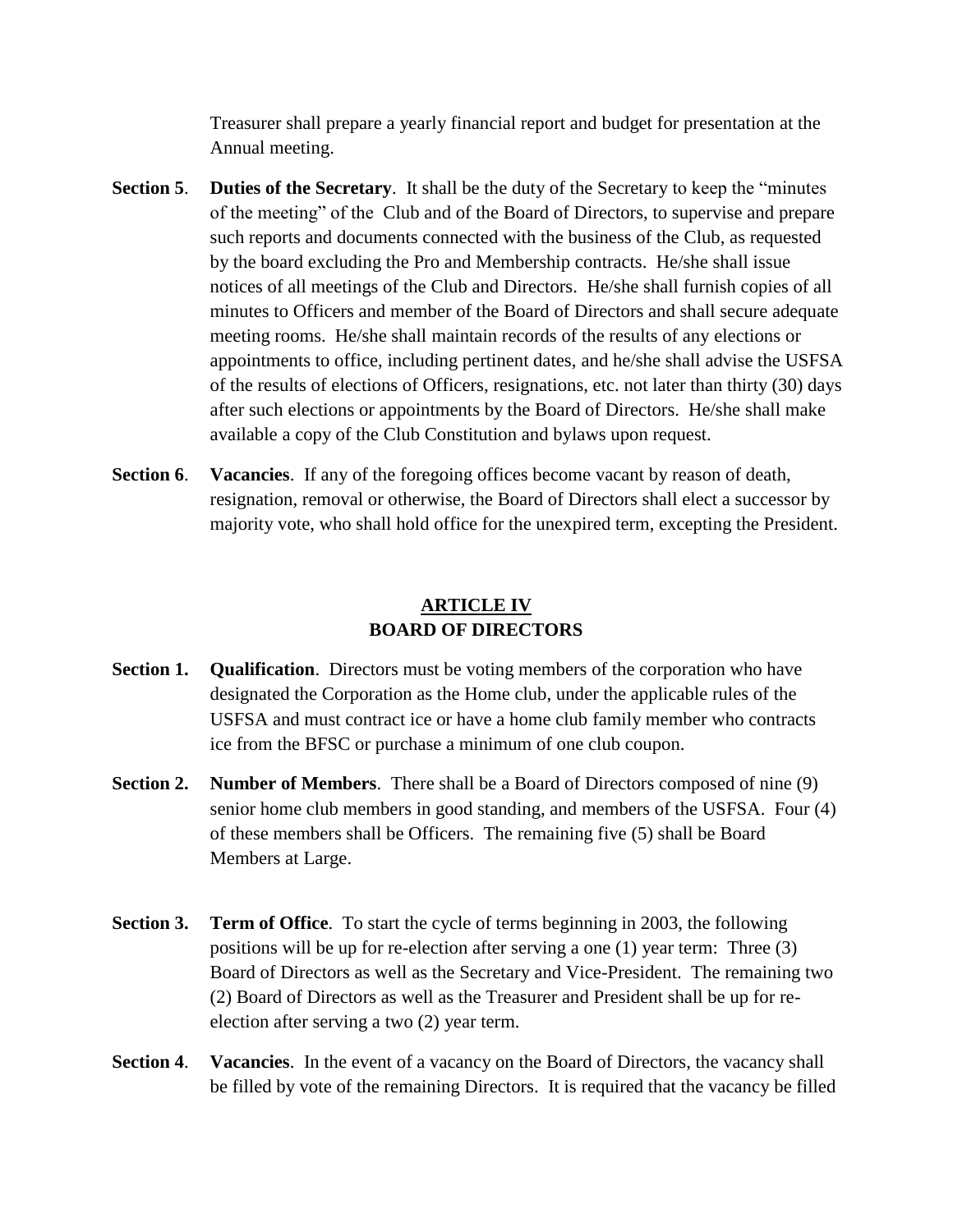by a member in good standing and meets all of the requirements for a member of the Board of Directors. Such appointed Director shall fill the remainder of the unexpired term of the vacated Director position until the election period.

- **Section 5**. **Quorum**. Six (6) members of the Board shall constitute a quorum.
- **Section 6**. **Committees**. The member and Chairman of each committee shall be appointed by the President, with the approval of the Board of Directors.
- **Section 7**. **Meetings**. The Board of Directors shall meet at least once in every month during the skating season with the exception of December, which will be at the President's discretion. The date of such meetings shall be stated by the President or, in his/her absence, by the Vice –President. Such notice shall be posted no less than seven (7) calendar days prior to the stated date of said meeting.
- **Section 8**. **Authority**. The Board of Directors shall have the entire authority in the management of affairs and finances of the Club and shall have general control of all its property. All rights and powers connected therein shall be vested in them.
- **Section 9** Rules. The Board of Directors shall make or hold all rules which they deem proper respecting the use of the Club's property; rules for the government of committees appointed by them; rules for their own government; the fixing of penalties for offenses against Club rules and such other rules as might from time to time become necessary.
- **Section 10. Audits**. The Board of Directors will audit records of the Treasurer at their discretion, but not less than annually. The Board of Directors may review the records of the Treasurer and of all committees at their discretion.
- **Section 11. Indebtedness**. The Board of Directors shall have the power to limit the Indebtedness of a member of the Club.
- **Section 12**. **Removal of Board Members at Large or Officers**. If a Board member fails to attend three (3) consecutive Board Meetings, he/she may be removed from the Board of Directors by affirmative vote of a majority six (6) or more of the Board of Directors. The Board of Directors shall also have the power to remove from office any Club Officer or Board member at Large who, in their opinion, has failed to carry out the duties of his/her office or for other just cause. Removal shall be by the affirmative vote of six (6) Board of Director members. No Board member at Large or Club Officer shall be so removed without the opportunity of a hearing or the right of appeal.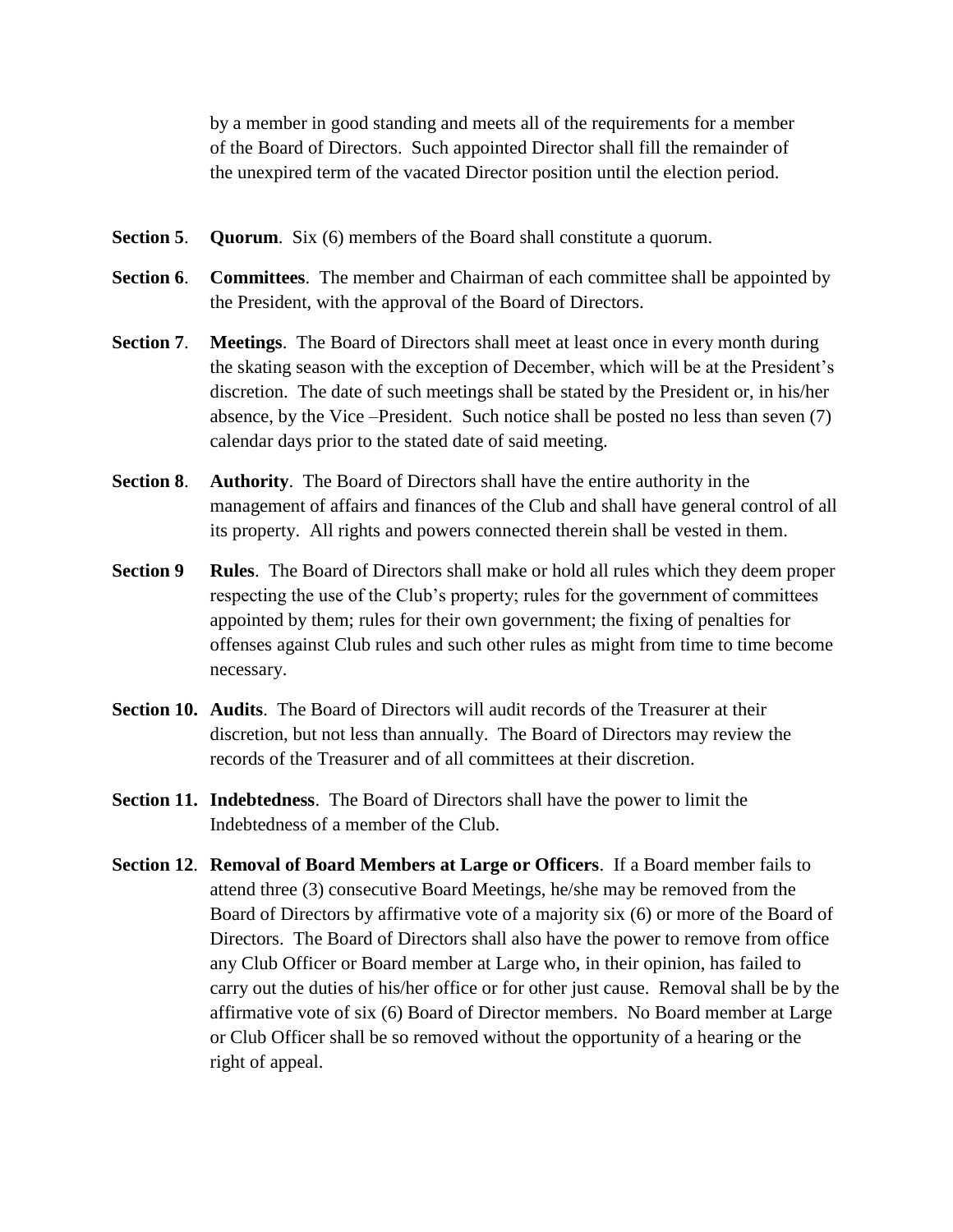**Section 13**. **Board Member Limitation**. The office of a Board member shall be vacated:

- (a) If he/she is found to be mentally incapacitated.
- (b) If he/she is convicted of a felony.
- (c) If by notice in writing to the Club he/she resigns his/her office.
- **Section 14. USFSA Delegates.** Two (2) delegates from the Club, one (1) of which shall be an athlete representative, shall attend the USFSA Governing /council meeting, in person. Said Club shall file a certificate of such attendees with the Association and the certificate shall be provided by the Association.
- **Section 15**. **Sanctions**. The President will apply for and verify all sanction applications, prior to engaging in any events, carnivals, exhibitions, or competitions held.
- **Section 16**. **Approval for Entering Competitions**. No member or members of the Club shall make entry in the name of the Club in competitions, exhibitions without the approval of an Officer of the Board.
- **Section 17. Approval for Holding Competitions**. No member or members of the Club shall hold competitions or exhibitions except with the approval of the Board of Directors.

# **ARTICLE V ELECTIONS**

- **Section 1. Nominations.** At the last meeting of the Board of Directors, preceding the annual spring meeting of the general membership, a Nominating Committee will recommend a slate of qualified candidates to the Board of Directors (see Article VI-Section 1) The slate recommended will be for Officers and Board Members at Large whose positions are up for election. At the spring general membership meeting, the Board of Directors will then present a slate of candidates. Each year the President shall appoint a nominating committee at least sixty (60) days in advance of the annual election. This committee shall consist of one (1) member of the Board, and one (1) member either Senior Home Club member or a parent of a Junior Home Club member.
- **Section 2. Elections of Members to the Board of Directors**. The general membership, at the annual spring meeting of the general membership, shall, by majority vote of the voting members, present and in person, elect from a slate of candidates recommended by the Board, those positions which are up for election. The elected Officers and Board of Directors at Large shall serve on the Board of Directors for a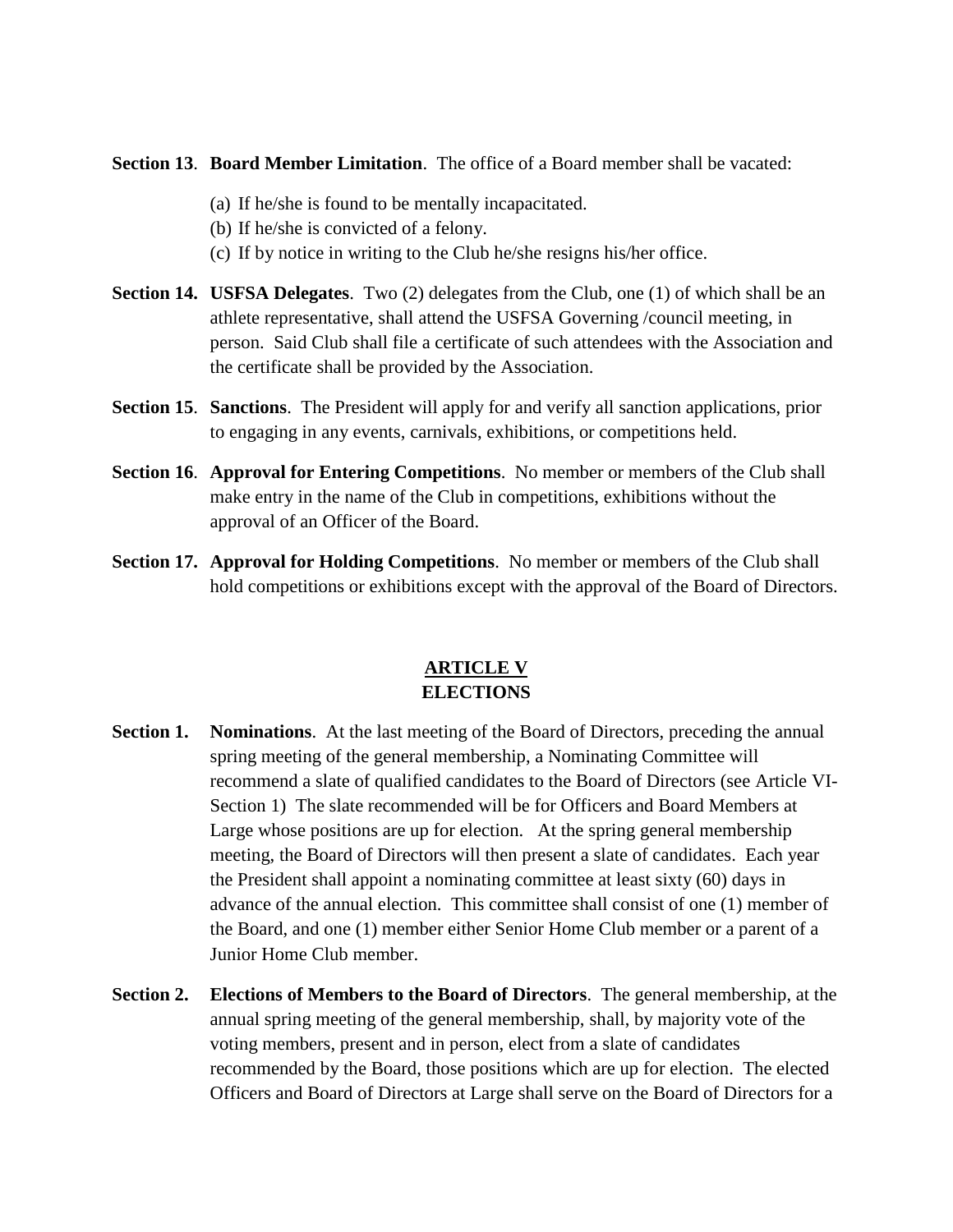period of two (2) years commencing on the first day of June in the year in which elected (See Article IV, Section 3).

### **ARTICLE VI MEMBERSHIP**

- **Section 1. Candidates.** Candidates for membership shall be individuals interested in the purpose of the Club who conform to the definition of eligible or ineligible skater as specified in the rules and Constitution of the USFSA.
- **Section 2. Classes of Membership**. The Board of Directors shall determine the classes of membership and the criteria for voting membership, and the rights, preferences, restrictions and conditions applicable to each class of membership. There is no requirement that each class of membership shall have the same rights, preferences, restrictions and conditions.
	- **(a) Senior Home Club Members**, who shall have attained the age of eighteen (18) years as of the first  $(1<sup>st</sup>)$  day of October of the current membership year, who have voting rights, and may hold office if he/she meets the requirements.
	- **(b) Junior Home Club Members**, who are under the age of eighteen (18) years as of the first day of October of the current membership year. This membership excludes voting rights and holding office. A parent or guardian for said Junior member will have the right to vote on their behalf.
	- **(c) Synchronize Skating Home Club Team Members**, who only participate on the Synchronize Skating Teams. This membership excludes voting rights and holding office.
- **Section 3.** Application for Membership. Membership shall be for a period of one (1) year and renewed annually. All candidates, current members and those applying for new membership shall submit a Club application for membership with must include the name, address, and age, along with an agreement to comply with the /club's Constitution and Bylaws. The applications for Club membership, along with all appropriate fees, shall be submitted to the Membership Committee. The Membership Committee must submit such applications to the Board of Directors for approval at its next regular meeting. An applicant is not a member until he/she is approved by the board. No rejected candidate shall again be eligible to apply for Membership before (6) months after rejection.
- **Section 4. Termination & Suspension of Membership**. The Board of Governors shall have the power to suspend or expel any member for violations of the Constitution and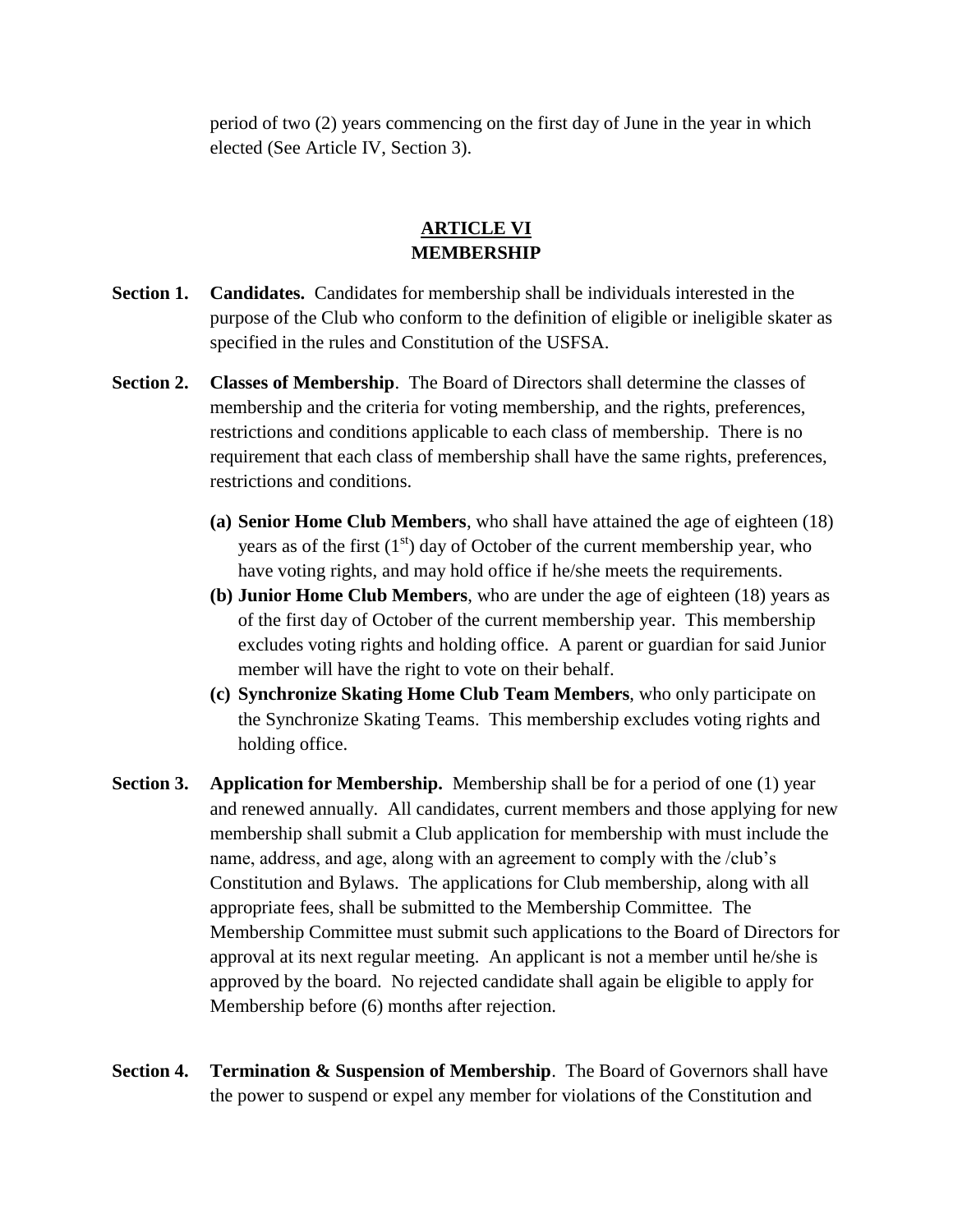Bylaws or for conduct which they shall deem improper, but no member shall be expelled or suspended without the opportunity of a hearing, with the exception of Club Professionals.

- **Section 5. Arrears for Dues**. Any member in arrears for dues, or other indebtedness shall be notified by the Treasurer and documented and all skating privileges will be revoked immediately. If the amount is not paid in full within one (1) month after notification, the name of the delinquent member shall be reported by the Treasurer to the Board of Directors at their next meeting. The Board of Directors may drop from membership in good standing the name of any such delinquent member. This member must be notified in writing of such action. A member dropped from membership in good standing for non-payment of dues, or other indebtedness, may, upon payment of same, be reinstated to full membership at the discretion of the Board of Directors. Only a member in good standing shall be entitled to hold office or vote or enter into any tests, competitions or exhibitions.
- **Section 6**. **Voting Rights**. To be eligible to vote, a member must meet all of the following criteria: Must be a registered USFSA member and a Brooklyn Figure Skating Club:
	- (a) Home Club member in good standing
	- (b) Must contract ice **OR** have a family member who contracts ice
	- (c) Must be 18 years of age or older **OR** the parent of a Jr. Home Club member (see Article VI-Section 2(b))

#### **ARTICLE VII CLUB MEETINGS**

- **Section 1. Time.** There shall be at least two (2) Club meetings of the general membership each year. The fall meeting shall be held before or after the skating season opens. the spring meeting shall be held in April or May when the season ends.
- **Section2**. **Special Meetings**. The Secretary shall call a special meeting at the direction of the President, or upon the written request of ten (10) voting members. Such request shall be directed to the attention of the President and shall state the purpose or purposes of the special meeting.
- **Section 3.** Quorum. A quorum for the transaction of business shall be constituted by those voting members who are present at a general membership meeting of which the general membership has been properly notified.
- **Section 4. Notices of Meetings.** Notices of meetings of the general membership shall be given by the Secretary to every member family at least seven (7) days in advance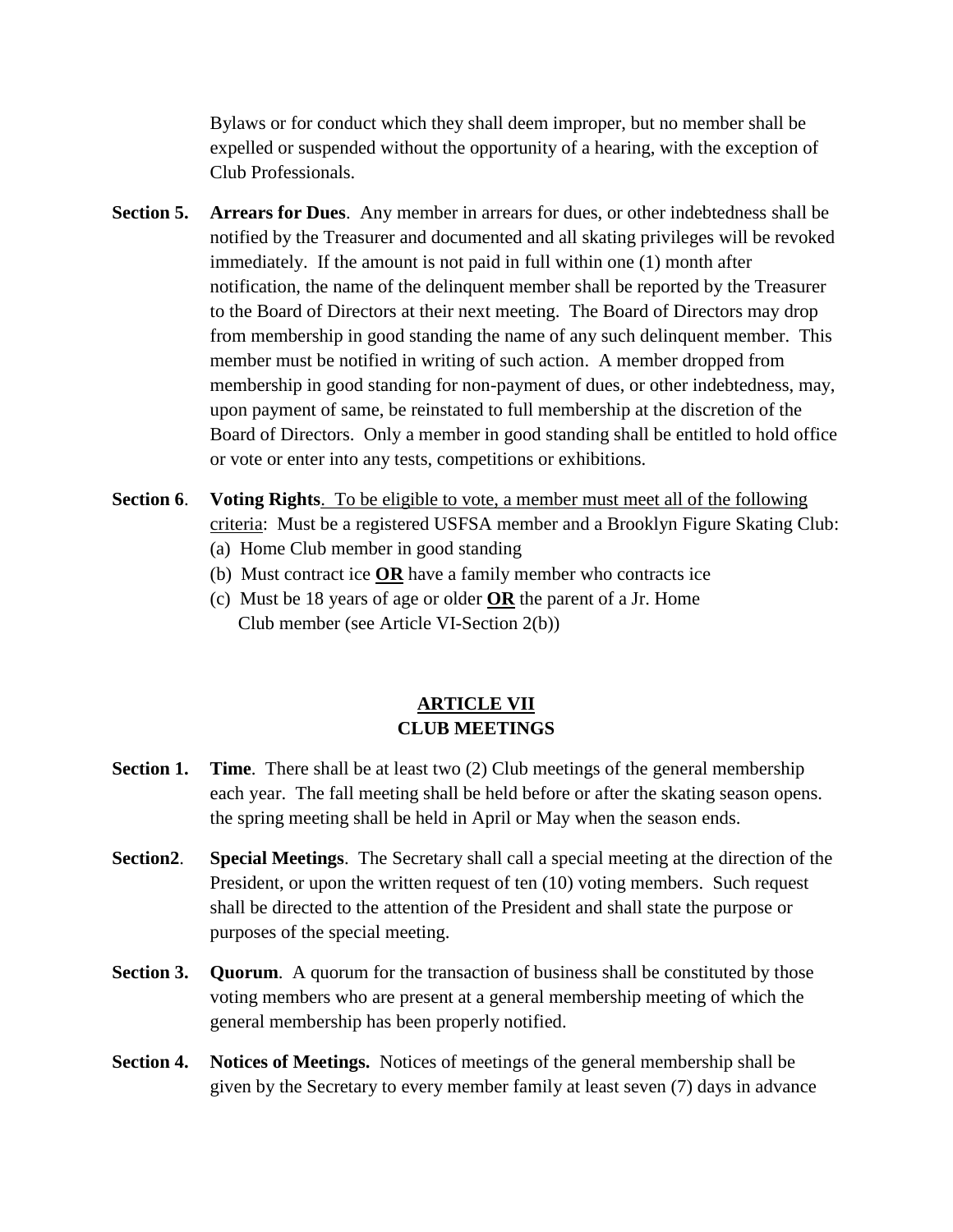thereof, and/or shall be posted by the Secretary for the same length of time on the Club bulletin board.

**Section 5. Special Meeting Limitation.** No business shall be transacted at a special meeting except that of which notice was given.

#### **ARTICLE VIII CONFLICT RESOLUTION PROCESS/DISCIPLINE**

- **Section 1. Complaints.** Any member or members having a complaint against another member for the infraction of any law or rule, or for conduct injurious to the Club, may report the same, in writing to the Board of Directors. Such complaint shall set forth the facts of the case, together with the names of witnesses, if any. After receiving such complaint, a meeting of the Board of Directors shall be held as soon as practicable to investigate the same. Such meeting will be closed to the Board of Directors only. The complainant(s) and the member complained against shall be given copies of any written statements regarding the complaint and shall be notified at least seven (7) days prior to a special meeting by certified mail. Minutes and records pertaining to censure or expulsion action will be kept on file. Neither a member, nor the Board of Directors, may be represented by an attorney at a special meeting called to consider suspension or expulsion of a member. Professionals may not be represented by an attorney at any special meeting called by the Board of Governors in which the Professional's presence is requested. Two Thirds (2/3) majority of all board members present is necessary to suspend or expel. Voting shall be by secret ballot. All ballots will be destroyed immediately following the meeting, with a quorum of the board present to verify said destruction.
- **Section 2**. **Professionals**. The Board of Directors shall have the power and duty to deal directly with the Club's Professional instructors immediately upon receipt of complaint from a member or parent of a member. The Board of Directors can recommend discipline as necessary, including immediate dismissal, without the knowledge and consent of the rink management and without a hearing, if in the opinion of the Board of Directors, it is warranted. Records of disciplinary action will be kept by the President and the Secretary. A two-thirds (2/3) vote by secret ballot of the Board of Directors shall be necessary to expel or suspend a Club's Professional instructor.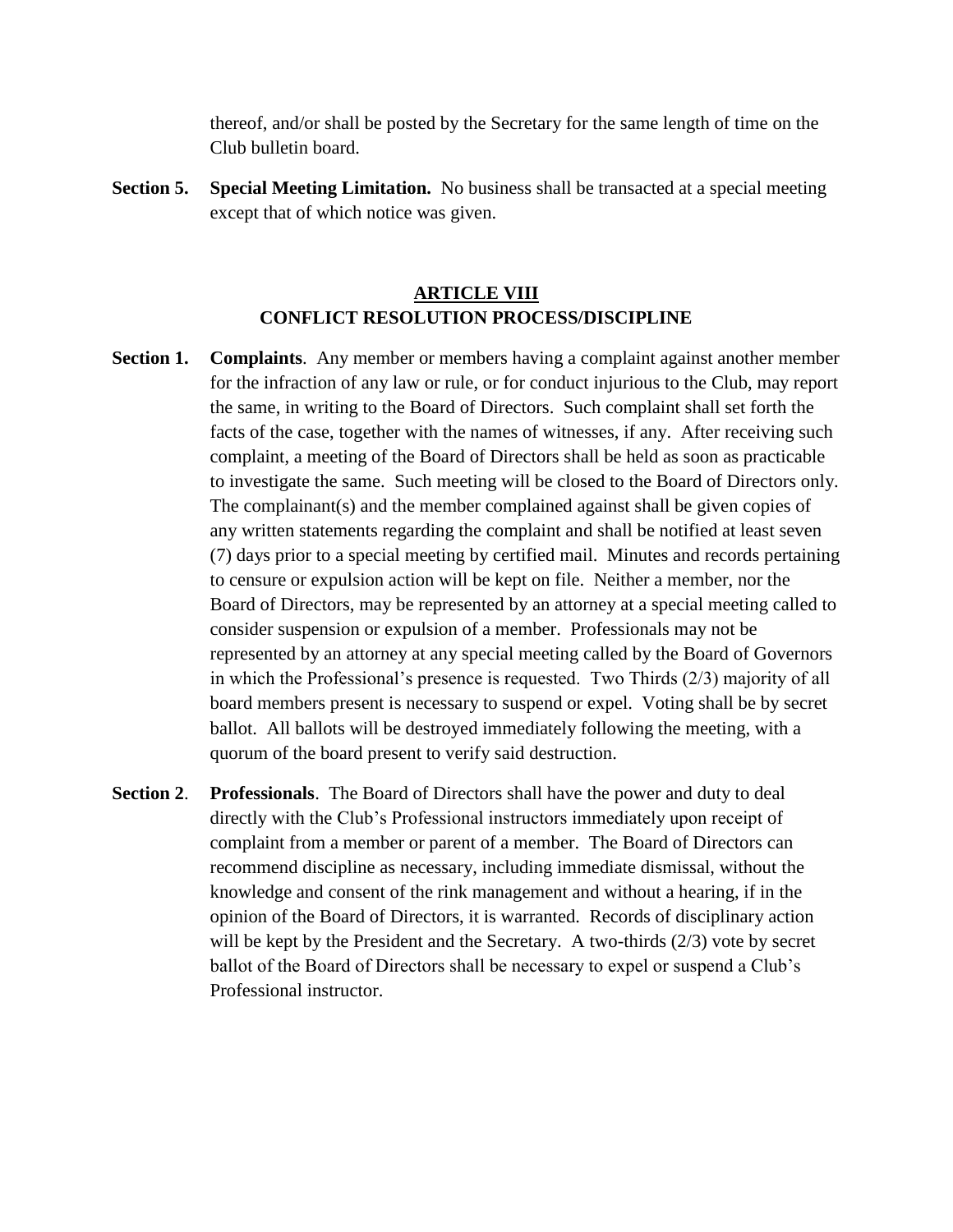# **ARTICLE IX HIRING OF PROFESSIONALS**

Professionals, instructors and coaches are required to sign a contract drawn up by the Board of Directors before the start of the upcoming skating season each year. Professional contracts will be accepted after the start of the skating season at the board's discretion. The Board of Directors shall approve/disapprove all professional contracts annually.

# **ARTICLE X DISSOLUTION**

In the event that the Club relinquishes its USFSA membership, all of its assets or property shall be sold. After satisfying all Club debts, any remaining assets shall be given to the USFSA Memorial Fund.

# **ARTICLE XI FEES, DUES AND ASSESSMENTS**

**Fees** The annual dues payable to the corporation shall be in such amount as determined from time to time by the Board of Directors.

# **ARTICLE XII MEMBERSHIP IN THE USFSA**

The Club shall maintain its membership in the USFSA and conduct its affairs in a manner consistent with the bylaws of that association. Members shall conduct themselves in a manner consistent with the codes and ethics as stated by the USFSA.

# **ARTICLE XIII ADOPTION OF RULES**

The Board of Directors shall have the power from time to time to adopt rules to carry out the purposes of the Club, not inconsistent with this Constitution.

# **ARTICLE XIV FISCAL YEAR**

The fiscal year of the Club shall terminate on May  $31<sup>st</sup>$  of each year or at such other time as the Board of Directors may from time to time determine.